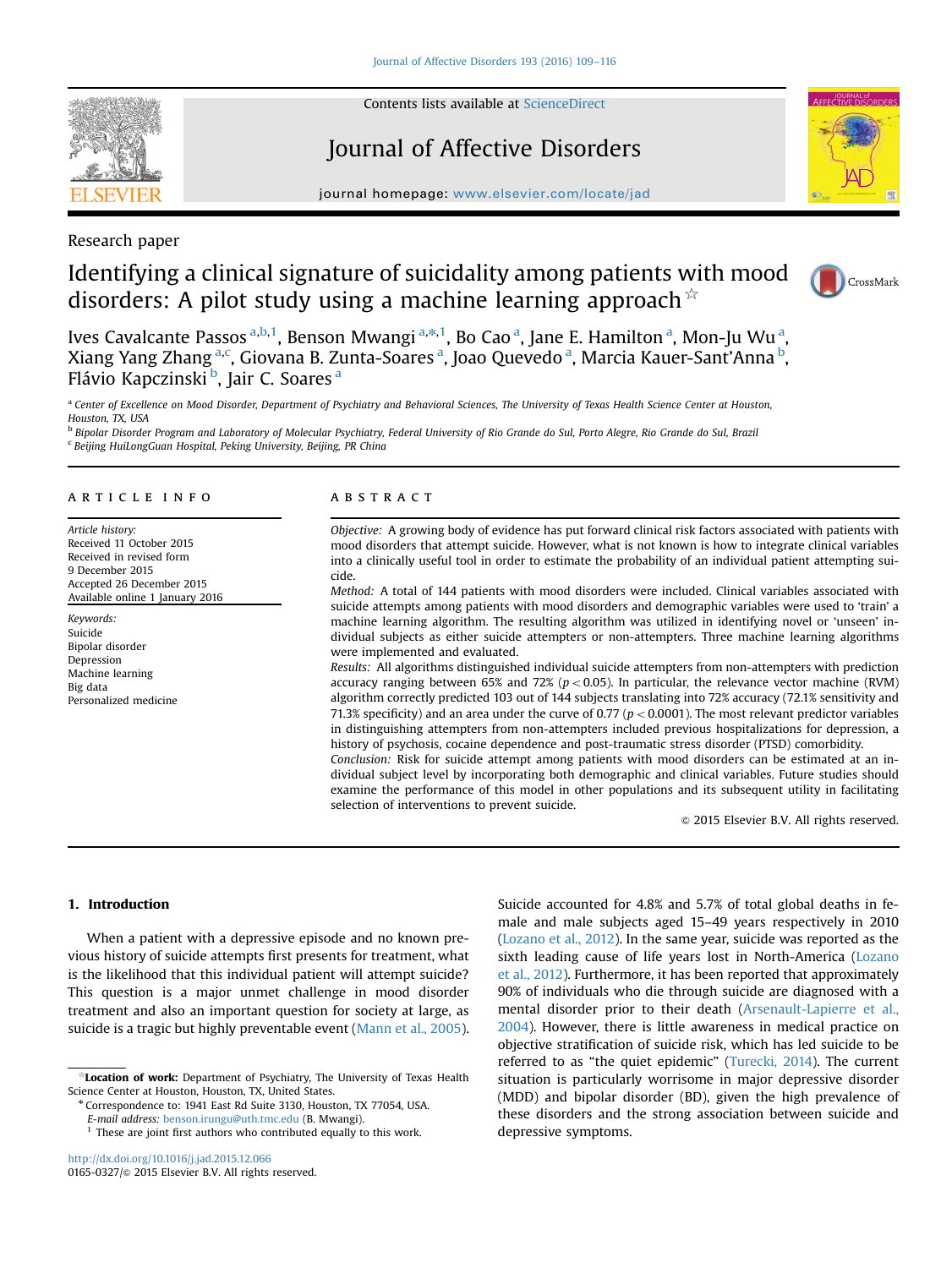Suicide is usually viewed as an extreme response to a catastrophic event, such as loss of a close relative (M A Oquendo et al., 2014a, 2014b). However, many individuals, including patients with mood disorders, go through these kinds of stressors and yet they do not attempt suicide (Oquendo et al., 2014a, 2014b). Consequently, a growing body of knowledge has put forward several risk factors associated with patients that attempt suicide (Brundin et al., 2015; Mann and Currier, 2010; Oquendo et al., 2014a, 2014b; Turecki, 2014). They are developmental and distal factors (as opposed to precipitating factors, such as loss of a close relative) associated to the suicidal behavior (Turecki, 2014; Turecki et al., 2012). These efforts have largely reported average group-level differences between suicide attempters and non-attempters. However, what is not known is how to integrate these variables to build a signature of suicide attempt and estimate the probability of an individual patient with mood disorder attempting suicide while faced with a stressful event.

In this study we set out to investigate whether a predictive clinical signature derived from easily accessible clinical and demographic variables can objectively identify individual patients likely to attempt suicide. Predictor variables were selected using a priori knowledge. Notably, the majority of clinical variables selected were related to psychiatric comorbidities (Almeida et al., 2012; Bhui et al., 2012; Blackmore et al., 2008; Blanco et al., 2012; Bostwick and Pankratz, 2000; Bottlender et al., 2000; De Araújo et al., 2015; Foley et al., 2006; Galfalvy et al., 2006; Goes et al., 2012; Goldstein et al., 2012; Gonzalez-Pinto et al., 2006; Holma et al., 2014; Isometsä et al., 2014; Johnson et al., 1991; Katz et al., 2011; Lenze et al., 2000; Morina et al., 2013; Neves et al., 2009; Oquendo et al., 2010; Schaffer et al., 2014a, 2014b; Simon et al., 2004; Soloff et al., 2000; Stein, 2006; Torres et al., 2011; Webb et al., 2014), given the recent findings that effects of mental disorders on the risk of suicide attempt were exerted almost exclusively through a general psychopathology factor representing the shared effect across all mental disorders (Hoertel et al., 2015). As a result, we implemented a set of algorithms that are able to integrate the information from multiple variables to subsequently identify an individual patient's probability or risk of being a suicide attempter.

Machine learning in psychiatric research is an emerging field with a great potential for innovation and paradigm shift as these algorithms facilitate integration of multiple measurements as well as allows objective predictions of previously 'unseen' observations. Typically, these algorithms are implemented in three key stages. First, subjects' data are separated into algorithm 'training' and 'testing' sets with the former being used to 'train' a machine learning model. Second, the predictive accuracy of the 'learnt' model is evaluated using the 'testing' set that consists of observations previously 'unseen' by the model, and algorithm accuracy, sensitivity and specificity reported. In this study, we implemented three machine learning algorithms namely; least absolute shrinkage and selection operator (LASSO) (Tibshirani, 2011), support vector machines (SVM) (Vapnik, 1998) and relevance vector machine (RVM) (Tipping, 2001). The LASSO technique was implemented using a generalized linear model (GLM) with a LASSO regularization penalty. A detailed discussion of these algorithms in the context of psychiatric research is given elsewhere (Mwangi et al., 2012).

In summary, the main objective of the current study was to establish a clinically useful predictive signature able to accurately determine individual patients' likely to committ suicide. We used easily accessible clinical variables to achieve our aim. Of note, this is a proof-of-concept study due to a small sample size.

## 2. Methods

The Institutional Review Board of the University of Texas Health Science Center at Houston approved the study. All subjects signed informed consent before any study-related procedures with ample time for questions. Participants included in the current study were recruited from January 2006 to June 2010.

### 2.1. Participants

A total of 144 subjects were recruited from the community and psychiatric clinics through flyers, radio, and newspaper advertisements. Inclusion criteria were subjects with MDD or BD types I or II (DSM-IV), and aged between 18 and 65. Exclusion criteria were head trauma with residual effects, neurological disorder, and uncontrolled major medical conditions.

### 2.2. Assessments

Subjects were evaluated using a socio-demographic history form to assess age, gender, years of education, and occupational status. Axis-I diagnoses and clinical characteristics were assessed with the Structured Clinical Interview for DSM-IV axis-I Disorders (SCID-I), which was administered by fully trained staff. The criterion for suicidality was one or more documented actual suicide attempts assessed by the suicide history form from the Conte Center for the Neuroscience of Mental Disorders (New York State Psychiatric Institute, Columbia University). Current dimensional mood and anxiety symptoms were assessed with the Hamilton Depression Rating Scale (HDRS), the Young Mania Rating Scale (YMRS), and Hamilton Anxiety Rating Scale (HARS). Data from all instruments were collected regardless of treatment status.

### 2.3. Selection of predictor variables and machine learning

Selection of predictor variables to be utilized in 'training' an algorithm is a challenge in machine learning. However, a recommended method of selecting relevant predictor variables is the use of expert domain knowledge – largely from previously published literature (Mwangi et al., 2013; Perlis, 2013). We performed a structured search on Pubmed to find relevant studies that report association of clinical and demographic variables included in this study with suicide attempts (Table 1). Of note, we chose patients with mood disorders because (a) the developmental variables associated with suicide in both BD and MDD are somewhat similar (see Table 1); and (b) our goal was to create a tool that could be used with the large number of patients with mood disorders treated in primary care settings (Table 1).

Three machine learning algorithms (LASSO, SVM, and RVM) were implemented in MATLAB (The Mathworks, Inc., Natick, Massachusetts, United States). Specifically, predictor variables (see Table 1) were normalized by z-scoring and together with corresponding categorical labels (1 – suicide attempt, 0 – non-attempt) input into the machine learning algorithm. Here, we briefly describe these machine learning algorithms but detailed and technical discussions are given elsewhere (Tibshirani, 2011; Tipping, 2001; Vapnik, 1998). SVM and RVM are 'kernel-learning' algorithms which transform a set of input variables (feature vectors) into a 'kernel' or similarity matrix through a 'kernel function' and subsequently used in the algorithm 'learning' process. These algorithms can utilize multiple types of kernel functions (e.g. linear, polynomial, Gaussian) but in the current study a linear function was utilized in training both SVM and RVM algorithms as described elsewhere (Mwangi et al., 2012). In contrast, the LASSO utilizes a typical linear regression formulation but introduces a 'penalization' procedure by assigning some predictor variables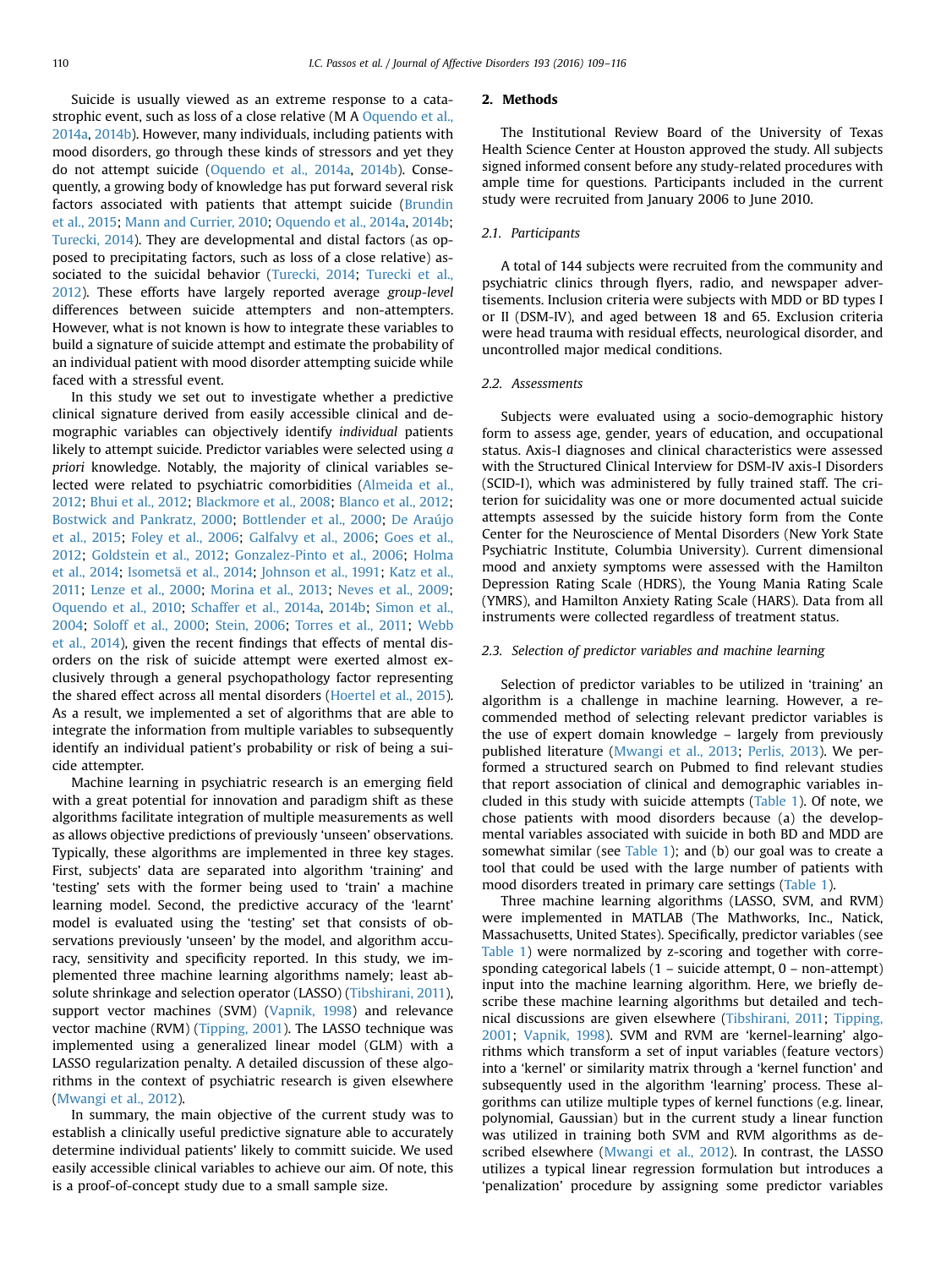### Table 1

Clinical and demographic variables selected to develop to 'train' the model.

| Variable                                                                            | Type                                                                 | Study                                                                    | <b>Results</b>                                                                                                                                                                                                        |
|-------------------------------------------------------------------------------------|----------------------------------------------------------------------|--------------------------------------------------------------------------|-----------------------------------------------------------------------------------------------------------------------------------------------------------------------------------------------------------------------|
| Age                                                                                 | Continuous<br>variable                                               | Gonzalez-Pinto et al.<br>(2006)                                          | Suicidal risk was higher in young patients with BD.                                                                                                                                                                   |
| Gender                                                                              | Categorical<br>variable:<br>$0$ – male;                              | Galfalvy et al. (2006)<br>Perlis et al. (2007)<br>Schaffer et al. (2015) | Younger age predicted suicide attempts among patients with BD.<br>Younger age was associated with suicide risk in patients with MDD.<br>Female gender was associated with suicide attempts among patients<br>with BD. |
|                                                                                     | $1$ – female.                                                        | Schaffer et al. (2014)                                                   | Female gender was associated with suicide attempts among patients<br>with BD.                                                                                                                                         |
|                                                                                     |                                                                      | Perlis et al. (2007)                                                     | Female gender was associated with suicide risk among patients with<br>MDD.                                                                                                                                            |
| Race                                                                                | Categorical<br>variable:<br>0 - Caucasian<br>$1 - Non-$<br>Caucasian | Bhui et al. (2012)                                                       | Black African men have the highest rates of suicide compared to the<br>white group.                                                                                                                                   |
| <b>Years of education</b>                                                           | Continuous                                                           | De Araújo et al.                                                         | Elementary school as highest education level completed was associated                                                                                                                                                 |
| <b>Current employed</b>                                                             | variable<br>Categorical<br>variable:<br>$0 - no$ ; $1 - yes$ .       | (2015)<br>Blackmore et al.<br>(2008)                                     | with suicide attempt.<br>Being unemployed was significantly associated with a suicidal act.                                                                                                                           |
| <b>Mood diagnosis</b>                                                               | Categorical<br>variable:<br>$0 - BD$ ;                               | Holma et al. (2014)                                                      | Patients with BD had higher cumulative incidence of suicide attempts<br>compared to those with MDD.                                                                                                                   |
|                                                                                     | $1 - MDD$ .                                                          | Bottlender et al.<br>(2000)                                              | Patients with BD had higher past suicide attempts compared to those<br>with MDD.                                                                                                                                      |
| Social phobia                                                                       | Categorical<br>variable:                                             | Simon et al. (2004)                                                      | Comorbid social phobia was associated with greater likelihood of suicide<br>attempts in patients with BD.                                                                                                             |
|                                                                                     | $0 - no$ ; $1 - yes$ .                                               | Stein (2006)                                                             | Social anxiety disorder is associated with an increased risk for MDD and<br>a more malignant course, characterized by increased likelihood of sui-<br>cide attempts                                                   |
| Specific phobia                                                                     | Categorical<br>variable:<br>$0 - no; 1 - yes.$                       | Goes et al. (2012)                                                       | Subject with specific phobia was associated with increased suicide at-<br>tempts among patients with BD.                                                                                                              |
| Panic disorder                                                                      | Categorical<br>variable:                                             | Simon et al. (2004)                                                      | Comorbid panic disorder was associated with greater likelihood of sui-<br>cide attempts in patients with BD.                                                                                                          |
|                                                                                     | $0 - no$ ; $1 - yes$ .                                               | Katz et al. (2011)                                                       | Comorbid panic disorder was associated with greater likelihood of sui-<br>cide attempts in patients with MDD.                                                                                                         |
| <b>Generalized anxiety disorder</b>                                                 | Categorical<br>variable:                                             | Simon et al., 2004                                                       | Comorbid generalized anxiety disorder was associated with greater<br>likelihood of suicide attempts in patients with BD.                                                                                              |
|                                                                                     | $0 - no; 1 - yes.$                                                   | Foley et al. (2006)                                                      | Comorbid generalized anxiety disorder was associated with greater<br>likelihood of suicide attempts in patients with MDD.                                                                                             |
|                                                                                     |                                                                      | Lenze et al. (2000)                                                      | Comorbid generalized anxiety disorder was associated with greater<br>likelihood of suicide attempts in depressed elderly patients.                                                                                    |
| Obsessive compulsive disorder                                                       | Categorical<br>variable:                                             | Simon et al., 2004                                                       | Current obsessive compulsive disorder was associated with greater<br>likelihood of suicide attempts in patients with BD.                                                                                              |
|                                                                                     | $0 - no$ ; $1 - yes$ .                                               | Torres et al. (2011)                                                     | MDD was associated with suicide attempts in patients with obsessive<br>compulsive disorder.                                                                                                                           |
| Posttraumatic stress disorder                                                       | Categorical<br>variable:                                             | Simon et al., 2004                                                       | Comorbid posttraumatic stress disorder was associated with greater<br>likelihood of suicide attempts in patients with BD.                                                                                             |
|                                                                                     | $0 - no; 1 - yes.$                                                   | Morina et al. (2013)                                                     | Comorbid posttraumatic stress disorder was associated with greater<br>likelihood of suicide attempts in patients with MDD.                                                                                            |
| Alcohol/cocaine dependence                                                          | Categorical<br>variables:                                            | Oquendo et al.<br>(2010)                                                 | Comorbid alcohol use disorders were associated with suicide risk<br>among individuals with BD                                                                                                                         |
|                                                                                     | $0 - no; 1 - yes.$                                                   | Blanco et al. (2012)                                                     | Substance use disorder was associated with higher rates of suicide at-<br>tempts in patients with MDD.                                                                                                                |
|                                                                                     |                                                                      | Webb et al. (2014)                                                       | Comorbid alcohol or drug use disorders predicted suicide attempts<br>among patients with BD.                                                                                                                          |
| Number of depressive episodes and prior hos-<br>pitalization by depressive episodes | Continuous<br>variable.                                              | Goldstein et al.<br>(2012)<br>Isometsa et al. (2014)                     | Severity and number of depressive symptoms was associated with sui-<br>cide attempts among patients with BD<br>Patients with BD and prior hospitalization by depressive episode had                                   |
|                                                                                     |                                                                      | Gonzalez-Pinto et al.                                                    | increased suicide risk.<br>Number of depressive episodes and hospitalization was associated with                                                                                                                      |
| <b>Psychotic symptoms</b>                                                           | Categorical<br>variable:                                             | (2006)<br>Johnson et al. (1991)                                          | suicidal risk in patients with BD.<br>Comorbid psychotic symptoms were associated with suicide attempts<br>among patients with MDD.                                                                                   |
|                                                                                     | $0 - no$ ; $1 - yes$ .                                               | Bottlender et al.<br>(2000)                                              | Psychotic symptoms were associated with suicidality among patients<br>with BD.                                                                                                                                        |

BD, bipolar disorder; MDD, major depressive disorder.

zero coefficients or weighting factors – a process also referred to as regularization. The penalization or regularization process reportedly improves the linear regression algorithm prediction

accuracy and generalization ability but entails identifying an optimal regularization parameter (Tibshirani, 2011). In the current study, the regularization parameter was identified through a 10-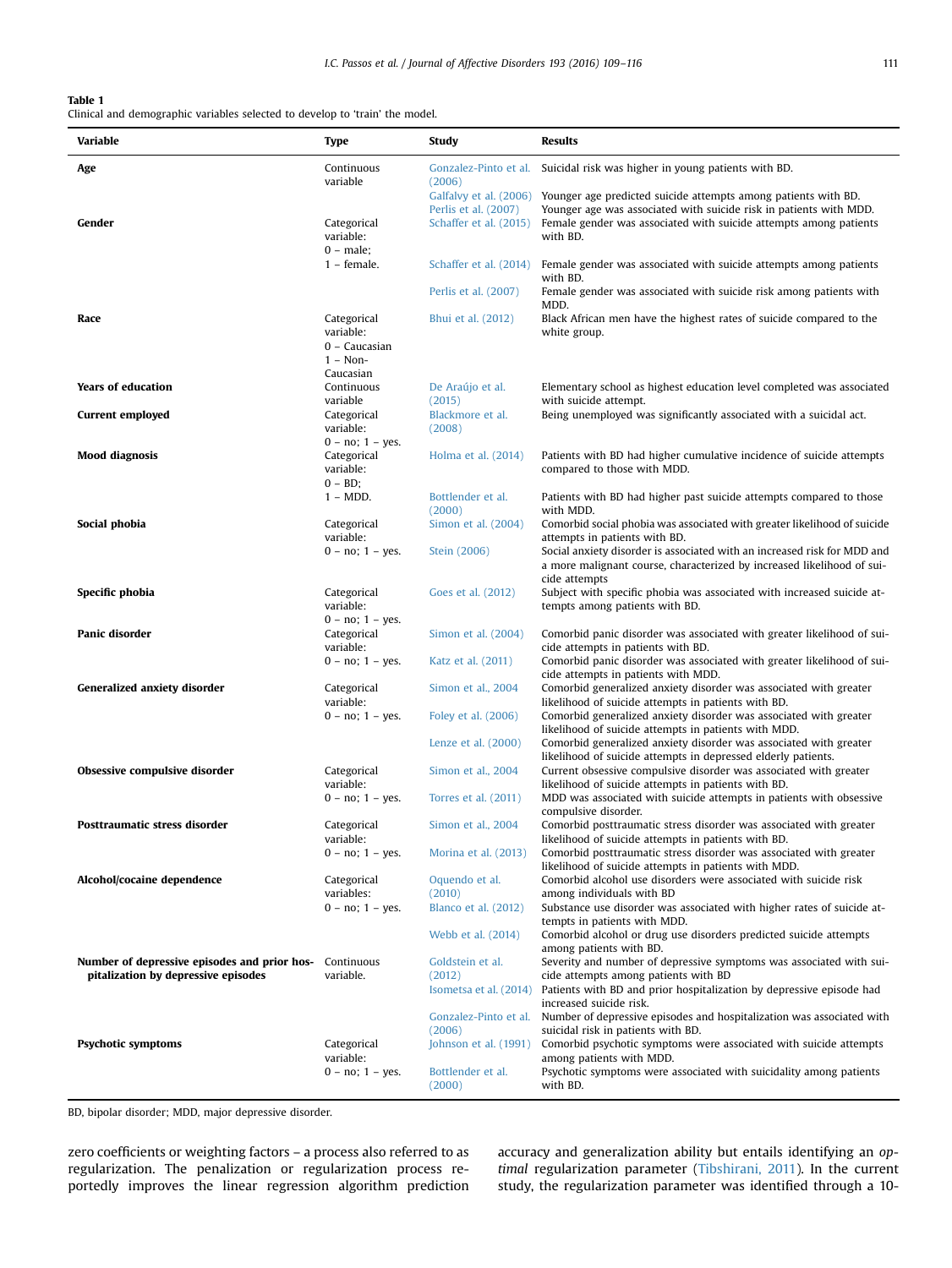

Fig. 1. Flow diagram showing algorithm training and testing process. \*The class imbalance problem was addressed through a resampling step, which entailed undersampling the majority class (suicide non-attempters) followed by algorithm training. This process was repeated 1000 iterations and algorithm predicted probabilities averaged over the resampling iterations. Class imbalance is a recurrent challenge in machine learning as recently highlighted by Libbrecht et al., (2015). A leave-one-out cross-validation approach was used to separate algorithm training and testing data.

fold cross-validation process using training data only.

#### 2.4. Class imbalance problem

Class imbalance is a common problem in machine learning where observations (subjects) in one class (e.g. suicide non-attempters) exceed observations in the other class (e.g. suicide attempters). A typical machine learning algorithm trained using an imbalanced data set assigns new observations to the majority class (e.g. suicide non-attempters) (Dubey et al., 2014). In this study, the class imbalance problem was circumvented by 'under-sampling' the majority class (suicide non-attempters) followed by training an algorithm with a balanced sample – a process which was repeated until all observations in the majority class were selected at least once and predictions aggregated as shown in Fig. 1.

## 2.5. Model testing and validation

A unique characteristic of machine learning algorithms is the ability to utilize a cross-validation approach to separate data into model 'training' and 'testing' sets. In this study, a leave-one-out cross-validation (LOOCV) approach was used. LOOCV involves training a machine learning algorithm with all subjects except one while the 'left out' subject is used for algorithm testing. This iterative process is repeated until all subjects are left out for algorithm testing at least once as shown in Fig. 1 and described elsewhere (Johnston et al., 2014). Cross-validation is used in machine learning to establish the generalization ability of an algorithm to new or previously 'unseen' subjects. The validity of the algorithms in predicting individual suicide attempters from nonattempters was evaluated using prediction accuracy, sensitivity, specificity, positive predictive value (PPV) and negative predictive value (NPV). In this study, sensitivity and specificity represented correctly predicted suicide attempters (true positives) and correctly predicted non-attempters (true negatives) respectively. A 'classical' prediction accuracy was calculated as the sum of true positives, true negatives and divided by the total sample. In contrast, to account for the class imbalance problem, a 'balanced' accuracy was calculated as the average of predicted sensitivity (true positives) and specificity (true negatives) as reported elsewhere (Feis et al., 2013). In addition, PPV was calculated as the proportion of subjects predicted as suicide attempters that were actual positives (attempters) and NPV as the proportion of subjects predicted as non-attempters but were actual non-attempters (true negatives). Receiver operating characteristic curves and the corresponding area under curve were computed and reported. Lastly, chi-square statistical test between actual and machine learning predicted labels were calculated and the results reported. The outcome of a chi-square test was considered significant at  $p < 0.05$ .

# 3. Results

A total of 144 subjects with BD or MDD were included in the study. Table 2 summarizes subjects' clinical and demographic characteristics. All algorithms (RVM, SVM and LASSO) distinguished individual suicide attempters from non-attempters with prediction accuracy ranging (64.7–72%) and all models were significant (chi-square  $p < 0.05$ ) as detailed in Table 3. In

#### Table 2

Demographic and clinical characteristics.

|                           | <b>Attempters</b><br>$(n=43)$ | Non-attempters<br>$(n=101)$ | p-Value |
|---------------------------|-------------------------------|-----------------------------|---------|
| Age (years)               | $35.26 + 11.14$               | $37.53 + 12.96$             | 0.317   |
| <b>Years of education</b> | $13.22 + 3.56$                | $14.55 + 3.098$             | 0.026   |
| Gender                    |                               |                             |         |
| Male                      | 14 (32.5%)                    | 39 (38.6%)                  | 0.616   |
| Female                    | 29 (67.5%)                    | 62 (61.4%)                  |         |
| <b>Currently employed</b> | 13 (30.2%)                    | 50 (49.5%)                  | 0.051   |
| Race                      |                               |                             | 0.037   |
| Caucasian                 | 22 (51.2%)                    | 72 (71.3%)                  |         |
| African American          | 7(16.2%)                      | 6(5.9%)                     |         |
| Hispanic or Latino        | 14 (32.6%)                    | 23 (22.8%)                  |         |
| Number of                 | $1.58 + 1.8$                  | $0.29 + 0.82$               | < 0.001 |
| hospitalization           |                               |                             |         |
| Mood disorder diagnosis   |                               |                             | 0.014   |
| <b>RD</b>                 | 40 (93%)                      | 74 (73.2%)                  |         |
| <b>MDD</b>                | 3(7%)                         | 27 (26.7%)                  |         |
| <b>Comorbid anxiety</b>   |                               |                             |         |
| disorders                 |                               |                             |         |
| GAD                       | 6(13.9%)                      | 14 (13.9%)                  | 1.000   |
| <b>OCD</b>                | 4 (9.3%)                      | 11 (10.9%)                  | 1.000   |
| Social Phobia             | 7(16.3%)                      | 14 (13.9%)                  | 0.905   |
| Panic Disorder            | 13 (30.2%)                    | 18 (17.8%)                  | 0.150   |
| <b>PTSD</b>               | 13 (30.2%)                    | 16 (15.8%)                  | 0.081   |
| Specific Phobia           | 5(11.6%)                      | 6(5.9%)                     | 0.404   |
| Comorbid substance use    |                               |                             |         |
| disorder                  |                               |                             |         |
| Cocaine                   | 10(23.3%)                     | 9(8.9%)                     | 0.039   |
| Alcohol                   | 23 (53.5%)                    | 31 (30.7%)                  | 0.016   |
| Lifetime psychotic        | 18 (41.9%)                    | 19 (18.8%)                  | 0.007   |
| symptoms                  |                               |                             |         |

Independent t-test was performed to numeric variables, while chi-square test with Yates correction was performed to categorical variables. BD, bipolar disorder; GAD, generalized anxiety disorder; MDD, major depressive disorder; OCD, obsessivecompulsive disorder; PTSD, posttraumatic stress disorder.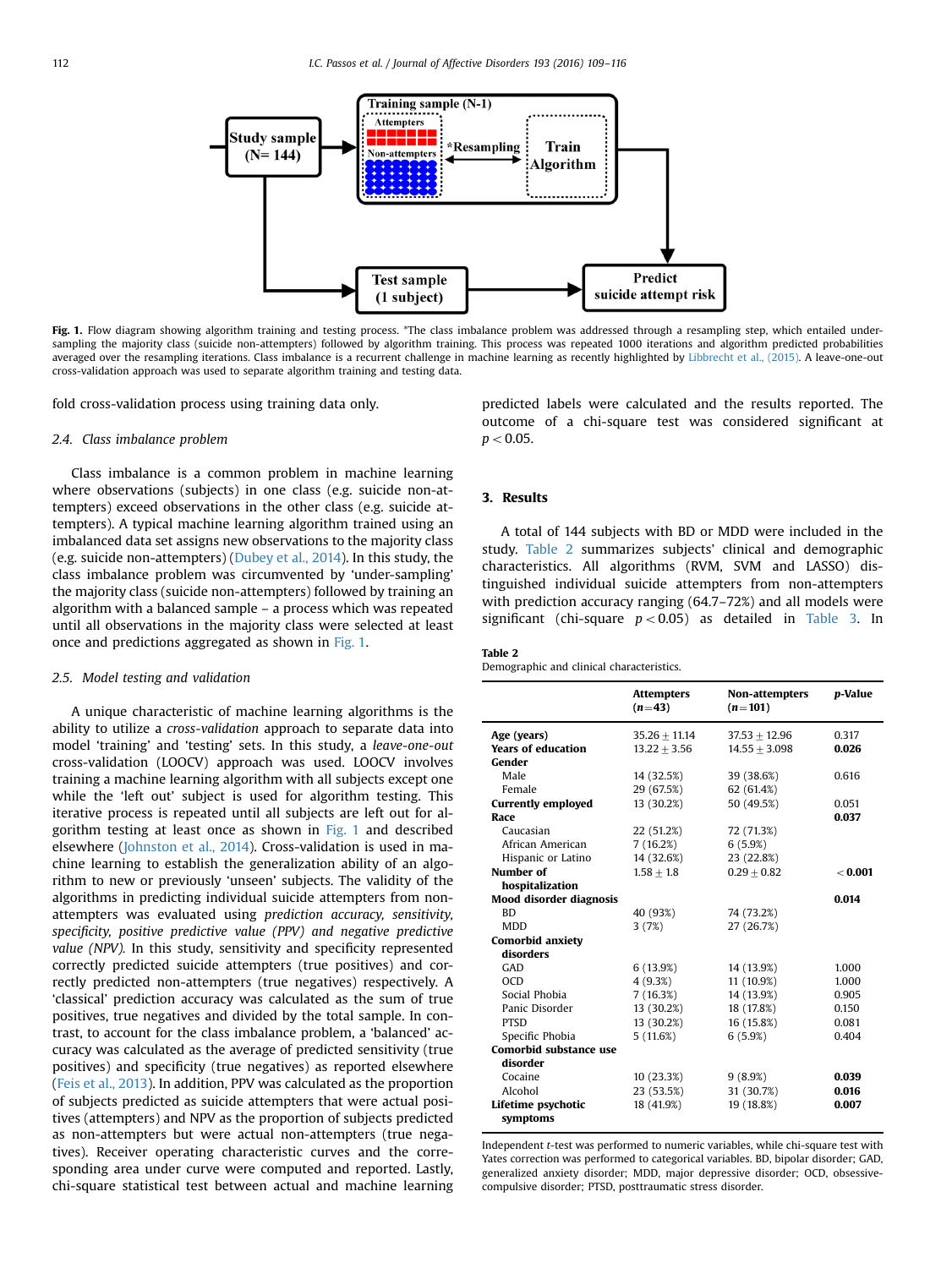#### Table 3

Algorithm performance in identifying individual suicide attempters from non-attempters among patients with mood disorders. The balanced accuracy (sensitivi $ty + specificity/2)$  was used to identify the best performing algorithm due to the class imbalance problem.

| <b>Algorithm</b>                                       | <b>RVM</b> | <b>SVM</b> | <b>LASSO</b> |
|--------------------------------------------------------|------------|------------|--------------|
| Area under curve                                       | 0.77       | 0.65       | 0.73         |
| Balanced accuracy $(\%)$ (Specificity + sensitivity/2) | 72         | 64.7       | 68           |
| Classical accuracy (%)                                 | 71.5       | 67.4       | 72.9         |
| Specificity (%)                                        | 71.3       | 71.3       | 80.2         |
| Sensitivity (%)                                        | 72.1       | 58.1       | 55.8         |
| <b>PPV</b> (%)                                         | 51.7       | 46.3       | 54.6         |
| <b>NPV (%)</b>                                         | 85.7       | 80.0       | 81.0         |

LASSO, least absolute selection shrinkage and selection operator; NPV, negative predictive value; PPV, positive predictive value; RVM, relevance vector machine; SVM, support vector machines.

particular, the RVM algorithm correctly identified 103 out of 144 as either attempters or non-attempters. This translated into 72% accuracy (72.1% sensitivity and 71.3% specificity) and significant at  $\chi^2$  $p < 0.0001$ . The RVM receiver operating characteristic (ROC) curve and the 'confusion matrix', which were used in calculating the sensitivity, specificity and area under ROC curve values, are shown in Fig. 2. To calculate 'concentration of risk' – RVM predicted subjects' probabilities were divided into 20 groups of equal sizes (ventiles) and number of subjects correctly predicted within the top two ventiles calculated. In both top two ventiles, 5 out of 7 subjects were correctly predicted – translating into 71.4 % accuracy in both ventiles. Individual subjects' predicted probabilities are shown in Table S1 of Supplementary materials.

The most relevant predictor variables in distinguishing suicide attempters from non-attempters that were assigned positive coefficients or weighting factors by RVM – indicating an increase in suicide attempters included; 1) a high number of previous hospitalizations for depression, 2) a history of psychosis, 3) cocaine dependence, and 4) PTSD. In contrast, patients' age and mood diagnosis (0 – bipolar disorder or 1 – unipolar depression) were assigned negative weighting factors indicating a reduction of these variables was relevant in identifying suicide attempters. Fig. 3 shows predictor variables with corresponding weighting factors.

An additional RVM algorithm was evaluated by removing previous number of hospitalizations in the analysis and the algorithm was able to identify individual subjects with accuracy= $68.9\%$ ,  $curve = 0.71$ . This is an indication that past hospitalization variable was not the only contributor to the algorithm performance.

#### 4. Discussion

Although risk factors for suicide are widely known, synthesizing easily accessible clinical information to optimize suicide risk identification in subjects with mood disorders has been an elusive goal up to now. This is the first study to evaluate the feasibility of using a clinical tool developed with advanced machine learning algorithms to identifying an individual's risk of being a suicide attempter among patients with mood disorders. All algorithms achieved greater than chance ( $>50\%$ ) accuracy in distinguishing attempters from non-attempters. Most notably, the RVM algorithm achieved the best prediction accuracy 72% and an area under receiver operating characteristic curve of 0.77. Notably, the prediction accuracy, sensitivity and specificity of the machine learning algorithm in identifying previously 'unseen' suicide attempters was determined through a robust cross-validation approach. The main outcome of the machine learning algorithm was a probability score able to quantify the risk of a subject being a suicide attempter.

Most relevant predictor variables distinguishing suicide attempters from non-attempters by RVM included number of prior hospitalizations for depression, lifetime psychotic symptoms, and comorbidity with cocaine dependence or PTSD. Previous average group level studies showed that these variables are associated with suicide attempts in patients with BD. In this sense, a prospective study with 72 bipolar I disorder patients showed that suicidal risk was higher with more hospitalization (Gonzalez-Pinto et al., 2006), while two studies showed that psychotic symptoms were associated with suicidality in patients with MDD and BD (Bottlender et al., 2000; Johnson et al., 1991). In addition, a crosssectional study with 500 patients with BD reported that patients with BD and comorbid PTSD presented more suicide attempts compared against patients with BD and without PTSD (Simon et al., 2004). Finally, a review suggested that there is cross-sensitization between cocaine use and number of mood episodes in patients with bipolar disorder leading to faster illness progression, which may potentially increase the number of suicide attempts (Post and Kalivas, 2013).

In contrast with other branches of medicine (e.g. cardiology, oncology) – the lack of risk stratification approaches in psychiatric clinical practice is notable (Kapczinski and Passos, 2015). Noteworthy risk stratification applications include, prediction of cardiac arrest risk, cancer screening, and prediction of mortality risk in intensive care units (Anothaisintawee et al., 2012; Lee et al., 1999). Indeed, in personalized medicine, risk stratification plays an important role in treatment planning from the time of diagnosis.



Fig. 2. 'Confusion matrix' and receiver operating characteristic (ROC) curve. 'Confusion matrix' and receiver operating characteristic (ROC) curve were used in computing the algorithm accuracy, sensitivity, specificity and area under the ROC curve. The RVM algorithm performed best as compared to SVM and LASSO.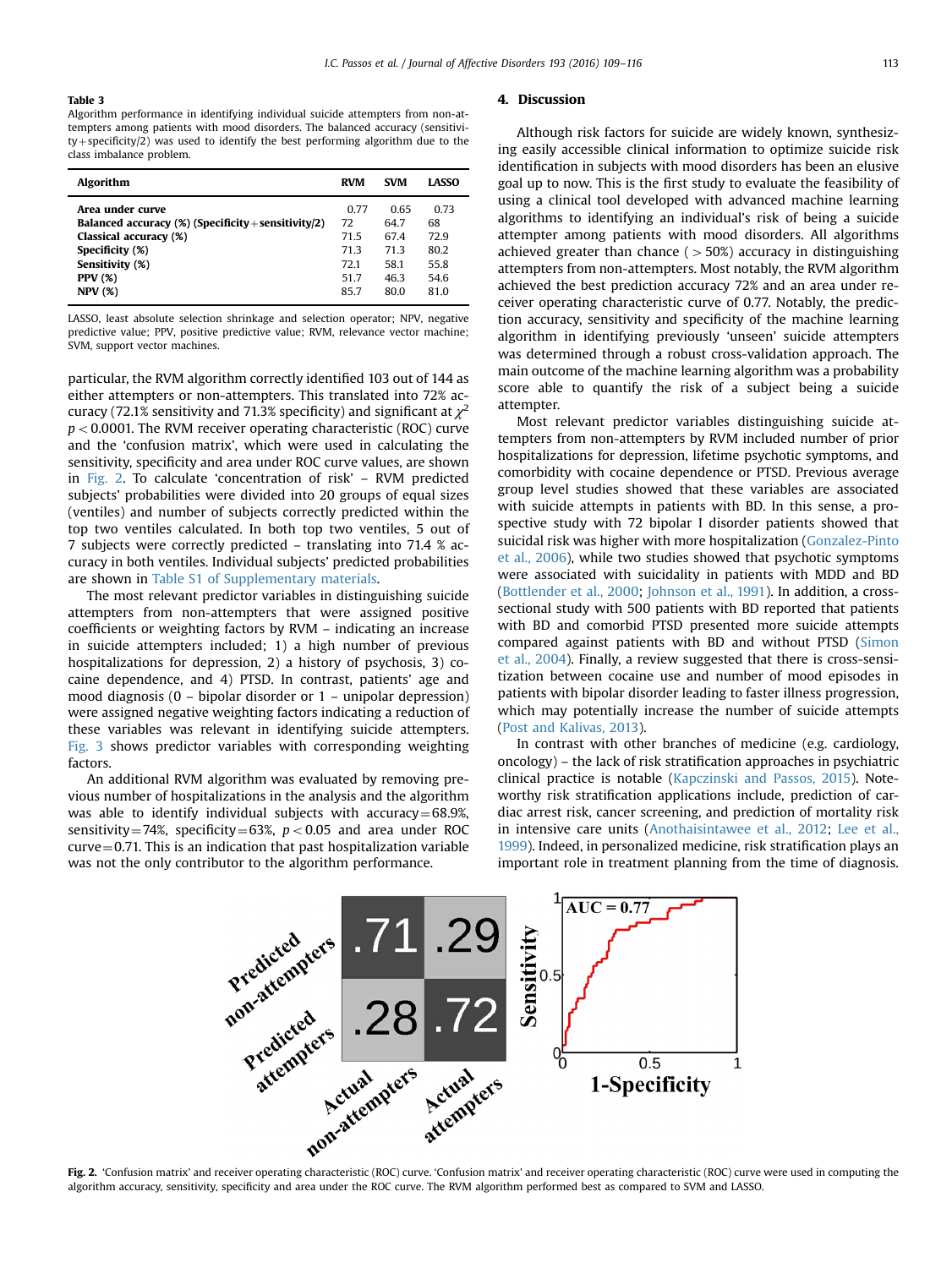

Fig. 3. Clinical signature. Bar graph showing weighting factors assigned to each clinical variable by RVM based on their relevance in distinguishing suicide attempters from non-attempters. Clinical variables which increase the probability of an individual patient being a suicide attempter were assigned positive weighting factors whilst those that decrease the probability of a patient being a suicide attempt were assigned negative weighting factors. Variables related to anxiety and substance use disorder are lifetime comorbidities. PD, panic disorder; PTSD, posttraumatic stress disorder. Predictor variables weighting factors should be interpreted with caution as they are selected to collective maximize prediction accuracy as opposed to representing individual coefficient accuracy.

For instance, in acute care of myocardial infarction efforts to develop treatment algorithms on the basis of clinical presentation are increasingly integrated in clinical practice (5).

One important question is how this suicide risk stratification tool can be applied in a clinical practice to optimize individual patient treatment? For example, it is possible that individual patients with a high risk of attempting suicide as identified by the algorithm would benefit from preventive strategies or antisuicidal drugs. For instance, a randomized clinical trial of suicidal patients reported that a selective serotonin-reuptake inhibitor led to a greater acute improvement in suicidal ideation compared to a noradrenergic-dopaminergic drug. Notably, this therapeutic advantage was greater in patients with the most severe suicidal ideation (Grunebaum et al., 2012). Furthermore, evidence from meta-analysis reported that lithium reduces suicide attempts (Cipriani et al., 2013). In addition, clozapine recently emerged as one option for treatment-resistant patients with BD and also showed a protective effect against suicidal behavior compared with olanzapine (Meltzer et al., 2003). These studies further highlight the need to develop novel suicide stratification algorithms as presented in this study and allow individualized treatments and care for patients predicted with a high risk of attempting suicide.

The current study has some potential limitations. The study sample is small and from the Texas region which may not fully represent the entire United States population. This may explain the reason why comorbid generalized anxiety disorder (GAD) and obsessive-compulsive disorder (OCD) findings were not fully in agreement with previous studies. However, multivariate machine learning techniques may have found unexpected interactions among predictive variables and therefore unexpected results on GAD and OCD. Therefore, future studies should confirm or reject these results. In this sense, the current study serves as a proof-ofconcept and future longitudinal studies should collect larger samples from multiple centers to replicate current findings. In line with our hypothesis, our findings are related to patients with mood disorder and may not be generalized to patient with other mental disorders. However, future studies may utilize a similar approach to accommodate other mental disorders. Of note, borderline personality disorder that is also shown to be associated

with suicide attempts in patients with mood disorders (Schaffer et al., 2014a) was not included in the algorithm due to missing data in our database. Notwithstanding these limitations, this study is the first to describe and implement a risk stratification tool using machine learning algorithms to identify an individual's probability of attempting suicide among patients with mood disorders. This algorithm could be used in a primary care setting by general practitioners to identify the risk of a mood disorder patient attempting suicide. Future work will focus on validating the algorithm using a larger sample as well as developing a web-based suicide risk calculator. Importantly, the strengths of our study include the application and testing of a multivariate machine learning algorithm in suicide stratification leading to a high area under the ROC curve of 0.77. Notably, a recent study reported that most breast cancer prediction algorithms, including the widelystudied 'Gail score' report area under ROC curves below .70 (Anothaisintawee et al., 2012). Indeed, machine learning is a fascinating field that may change the traditional doctor-patient relationship in psychiatry. We hypothesize that highly accurate predictive models will support important clinical decisions such as selection of treatment options, preventive strategies, and prognosis orientations. For instance, several studies recently utilized machine learning techniques to predict treatment response using functional brain scans and neurocognitive data (Hahn et al., 2015; Johnston et al., 2015; Van Waarde et al., 2015). Moreover, a recent study reported a prediction model able to estimate the risk of renal failure in patients with BD treated with lithium (Castro et al., 2015). Therefore, future studies should develop web-based calculators and medical devices based on validated models to allow translation of these predictive models into clinical practice.

In summary, we report a highly accurate algorithm able to identify suicide attempts in patients with mood disorders using clinical and demographic data. These results suggest that it is possible to utilize clinical measures in identifying individual patients at greater risk of attempting suicide. Lastly, we hypothesize that the combination of genetics, blood markers, neuroimaging, and the clinical signature together with a machine learning algorithm could generate an even more accurate multi-modal signature.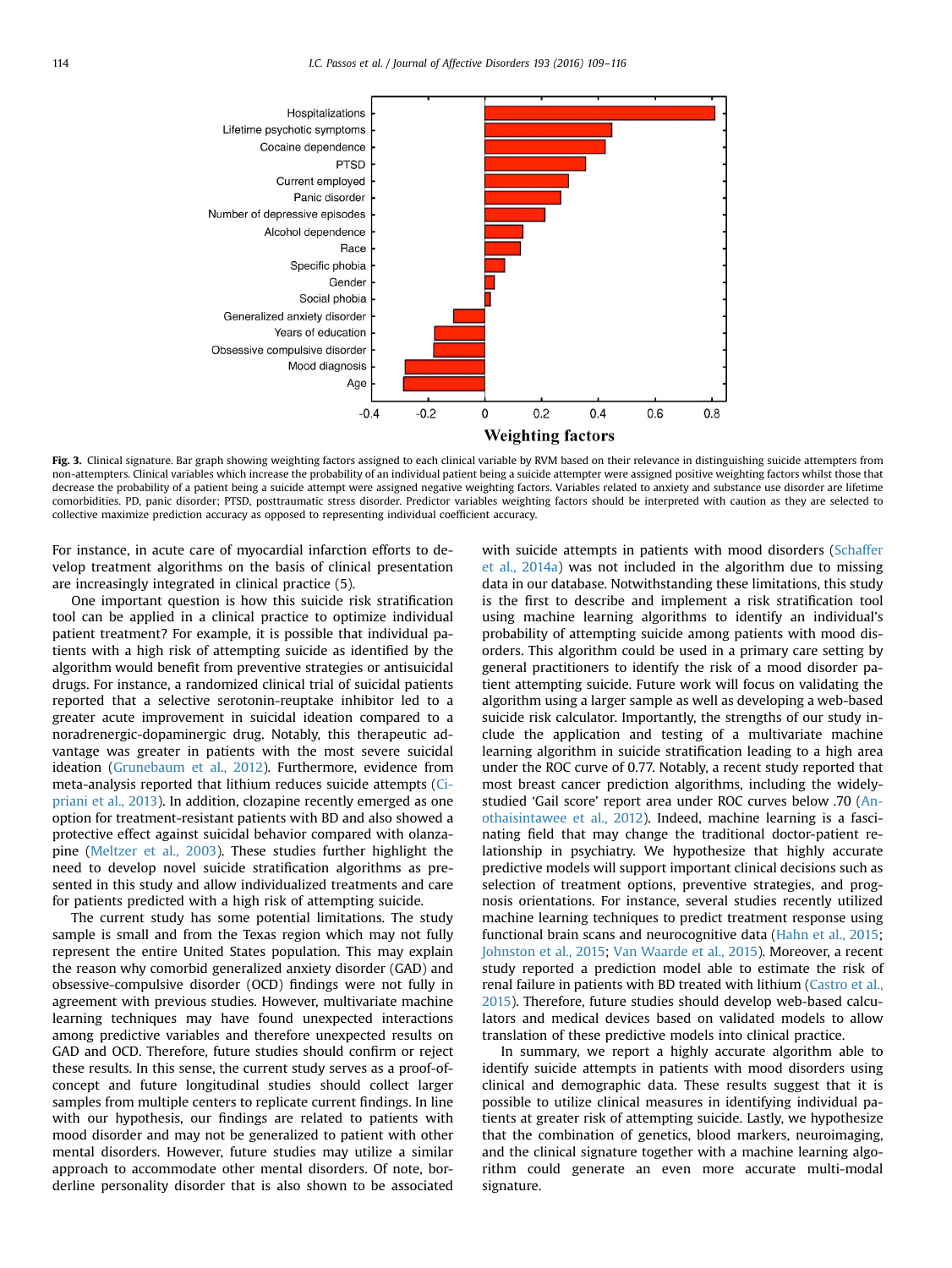#### Contributors

Dr. Passos participated in the study design, data collection, data analysis, interpretation of findings, literature search, writing, implementation and approval of final manuscript. Dr. Mwangi participated in the study design, writing, figures, tables, and approval of final manuscript. Dr. Cao participated in the study design, literature search, figures, tables, and approval of final manuscript. Dr. Hamilton participated in the literature search, writing, and approval of final manuscript. Dr. Wu participated in literature search, figures, tables, and approval of final manuscript. Dr. Zhang participated in the literature search, writing and approval of final manuscript. Dr. Zunta-Soares participated in literature search, writing, and approval of final manuscript. Dr. Quevedo participated in the study design, interpretation of findings, writing, and approval of final manuscript. Dr. Kauer-Sant'Anna participated in the study design, interpretation of findings, writing, and approval of final manuscript. Dr. Kapczinski participated in the study design, data analysis, interpretation of findings, literature search, writing, and approval of final manuscript. Dr Soares participated in the study design, data analysis, interpretation of findings, literature search, writing, and approval of final manuscript.

#### Role of funding source

The funders had no role in the design, data collection, data management, data analysis and data interpretation.

#### Acknowledgments

Our study was supported in part by Grants NIMH Grant MH68766, NIMH Grant R01 085667, NIH Grant RR2057, and the John S. Dunn Foundation from United States. Dr Jair C. Soares received these Grants. ICP was supported by scholarship from Coordenacao de Aperfeicoamento de Pessoal de Nivel Superior (CAPES) and JQ, MKS, and FK were supported by Conselho Nacional de Desenvolvimento (CNPq).

### Appendix A. Supplementary material

Supplementary data associated with this article can be found in the online version at http://dx.doi.org/10.1016/j.jad.2015.12.066.

#### References

- Almeida, O.P., Draper, B., Snowdon, J., Lautenschlager, N.T., Pirkis, J., Byrne, G., Sim, M., Stocks, N., Flicker, L., Pfaff, J.J., 2012. Factors associated with suicidal thoughts in a large community study of older adults. Br. J. Psychiatry 201, 466–472. http://dx.doi.org/10.1192/bjp.bp.112.110130.
- Anothaisintawee, T., Teerawattananon, Y., Wiratkapun, C., Kasamesup, V., Thakkinstian, A., 2012. Risk prediction models of breast cancer: a systematic review of model performances. Breast Cancer Res. Treat. 133, 1–10. http://dx.doi.org/ 10.1007/s10549-011-1853-z.
- Arsenault-Lapierre, G., Kim, C., Turecki, G., 2004. Psychiatric diagnoses in 3275 suicides: a meta-analysis. BMC Psychiatry 4, 37. http://dx.doi.org/10.1186/ 1471-244X-4-37.
- Bhui, K.S., Dinos, S., McKenzie, K., 2012. Ethnicity and its influence on suicide rates and risk. Ethn. Health 17, 141–148. http://dx.doi.org/10.1080/ 13557858.2011.645151.
- Blackmore, E.R., Munce, S., Weller, I., Zagorski, B., Stansfeld, S.A., Stewart, D.E., Caine, E.D., Conwell, Y., 2008. Psychosocial and clinical correlates of suicidal acts: results from a national population survey. Br. J. Psychiatry 192, 279–284. http://dx.doi.org/10.1192/bjp.bp.107.037382.
- Blanco, C., Alegría, A.A., Liu, S.-M., Secades-Villa, R., Sugaya, L., Davies, C., Nunes, E. V., 2012. Differences among major depressive disorder with and without cooccurring substance use disorders and substance-induced depressive disorder: results from the National Epidemiologic Survey on Alcohol and Related Conditions. J. Clin. Psychiatry 73, 865–873. http://dx.doi.org/10.4088/ JCP.10m06673.
- Bostwick, J.M., Pankratz, V.S., 2000. Affective disorders and suicide risk: a reexamination. Am. J. Psychiatry 157, 1925–1932.
- Bottlender, R., Jäger, M., Strauss, A., Möller, H.J., 2000. Suicidality in bipolar compared to unipolar depressed inpatients. Eur. Arch. Psychiatry Clin. Neurosci. 250, 257–261.
- Brundin, L., Erhardt, S., Bryleva, E.Y., Achtyes, E.D., Postolache, T.T., 2015. The role of inflammation in suicidal behaviour. Acta Psychiatr. Scand. 132, 192–203. http: //dx.doi.org/10.1111/acps.12458.
- Castro, V.M., Roberson, A.M., McCoy, T.H., Wiste, A., Cagan, A., Smoller, J.W., Rosenbaum, J.F., Ostacher, M., Perlis, R.H., 2015. Stratifying risk for renal insufficiency among lithium-treated patients: an electronic health record study. Neuropsychopharmacology . http://dx.doi.org/10.1038/npp.2015.254.
- Cipriani, A., Hawton, K., Stockton, S., Geddes, J.R., 2013. Lithium in the prevention of suicide in mood disorders: updated systematic review and meta-analysis. BMJ 346, f3646.
- De Araújo, R.M.F., Mazzochi, L., Lara, D.R., Ottoni, G.L., 2015. Thinking about dying and trying and intending to die: results on suicidal behavior from a large Webbased sample. J. Clin. Psychiatry 76, e359–e365. http://dx.doi.org/10.4088/ JCP.13m08864.
- Dubey, R., Zhou, J., Wang, Y., Thompson, P.M., Ye, J., 2014. Analysis of sampling techniques for imbalanced data: An  $n=648$  ADNI study. Neuroimage 87, 220–241. http://dx.doi.org/10.1016/j.neuroimage.2013.10.005.
- Feis, D.-L., Schoene-Bake, J.-C., Elger, C., Wagner, J., Tittgemeyer, M., Weber, B., 2013. Prediction of post-surgical seizure outcome in left mesial temporal lobe epilepsy. NeuroImage Clin. 2, 903–911. http://dx.doi.org/10.1016/j.nicl.2013.06.010.
- Foley, D.L., Goldston, D.B., Costello, E.J., Angold, A., 2006. Proximal psychiatric risk factors for suicidality in youth: the Great Smoky Mountains Study. Arch. Gen. Psychiatry 63, 1017–1024. http://dx.doi.org/10.1001/archpsyc.63.9.1017.
- Galfalvy, H., Oquendo, M.A., Carballo, J.J., Sher, L., Grunebaum, M.F., Burke, A., Mann, J.J., 2006. Clinical predictors of suicidal acts after major depression in bipolar disorder: a prospective study. Bipolar Disord. 8, 586–595. http://dx.doi.org/ 10.1111/j.1399-5618.2006.00340.x.
- Goes, F.S., McCusker, M.G., Bienvenu, O.J., Mackinnon, D.F., Mondimore, F.M., Schweizer, B., Depaulo, J.R., Potash, J.B., 2012. Co-morbid anxiety disorders in bipolar disorder and major depression: familial aggregation and clinical characteristics of co-morbid panic disorder, social phobia, specific phobia and obsessive-compulsive disorder. Psychol. Med. 42, 1449–1459. http://dx.doi.org/ 10.1017/S0033291711002637.
- Goldstein, T.R., Ha, W., Axelson, D.A., Goldstein, B.I., Liao, F., Gill, M.K., Ryan, N.D., Yen, S., Hunt, J., Hower, H., Keller, M., Strober, M., Birmaher, B., 2012. Predictors of prospectively examined suicide attempts among youth with bipolar disorder. Arch. Gen. Psychiatry 69, 1113–1122. http://dx.doi.org/10.1001/ archgenpsychiatry.2012.650.
- Gonzalez-Pinto, A., Mosquera, F., Alonso, M., López, P., Ramírez, F., Vieta, E., Baldessarini, R.J., 2006. Suicidal risk in bipolar I disorder patients and adherence to long-term lithium treatment. Bipolar Disord. 8, 618–624. http://dx.doi.org/ 10.1111/j.1399-5618.2006.00368.x
- Grunebaum, M.F., Ellis, S.P., Duan, N., Burke, A.K., Oquendo, M.A., John Mann, J., 2012. Pilot randomized clinical trial of an SSRI vs bupropion: effects on suicidal behavior, ideation, and mood in major depression. Neuropsychopharmacology 37, 697–706. http://dx.doi.org/10.1038/npp.2011.247.
- Hahn, T., Kircher, T., Straube, B., Wittchen, H.-U., Konrad, C., Ströhle, A., Wittmann, A., Pfleiderer, B., Reif, A., Arolt, V., Lueken, U., 2015. Predicting treatment response to cognitive behavioral therapy in panic disorder with agoraphobia by integrating local neural information. JAMA Psychiatry 72, 68. http://dx.doi.org/ 10.1001/jamapsychiatry.2014.1741.
- Hoertel, N., Franco, S., Wall, M.M., Oquendo, M.A., Kerridge, B.T., Limosin, F., Blanco, C., 2015. Mental disorders and risk of suicide attempt: a national prospective study. Mol. Psychiatry 20, 718–726. http://dx.doi.org/10.1038/mp.2015.19.
- Holma, K.M., Haukka, J., Suominen, K., Valtonen, H.M., Mantere, O., Melartin, T.K., Sokero, T.P., Oquendo, M.A., Isometsä, E.T., 2014. Differences in incidence of suicide attempts between bipolar I and II disorders and major depressive disorder. Bipolar Disord. 16, 652–661. http://dx.doi.org/10.1111/bdi.12195.
- Isometsä, E., Sund, R., Pirkola, S., 2014. Post-discharge suicides of inpatients with bipolar disorder in Finland. Bipolar Disord. 16, 867–874. http://dx.doi.org/ 10.1111/bdi.12237.
- Johnson, J., Horwath, E., Weissman, M.M., 1991. The validity of major depression with psychotic features based on a community study. Arch. Gen. Psychiatry 48, 1075–1081.
- Johnston, B.A., Coghill, D., Matthews, K., Steele, J.D., 2015. Predicting methylphenidate response in attention deficit hyperactivity disorder: a preliminary study. J. Psychopharmacol. 29, 24–30. http://dx.doi.org/10.1177/0269881114548438.
- Johnston, B.A., Mwangi, B., Matthews, K., Coghill, D., Konrad, K., Steele, J.D., 2014. Brainstem abnormalities in attention deficit hyperactivity disorder support high accuracy individual diagnostic classification. Hum. Brain Mapp. 35, 5179–5189. http://dx.doi.org/10.1002/hbm.22542.
- Kapczinski, F., Passos, I.C., 2015. Wet minds, dry minds, and the future of psychiatry as a science. Acta Psychiatr. Scand. 131, 7–8. http://dx.doi.org/10.1111/ acps.12357.
- Katz, C., Yaseen, Z.S., Mojtabai, R., Cohen, L.J., Galynker, I.I., 2011. Panic as an independent risk factor for suicide attempt in depressive illness: findings from the National Epidemiological Survey on Alcohol and Related Conditions (NE-SARC). J. Clin. Psychiatry 72, 1628–1635. http://dx.doi.org/10.4088/ JCP.10m06186blu.
- Lee, T.H., Marcantonio, E.R., Mangione, C.M., Thomas, E.J., Polanczyk, C.A., Cook, E.F., Sugarbaker, D.J., Donaldson, M.C., Poss, R., Ho, K.K., Ludwig, L.E., Pedan, A., Goldman, L., 1999. Derivation and prospective validation of a simple index for prediction of cardiac risk of major noncardiac surgery. Circulation 100, 1043–1049.
- Lenze, E.J., Mulsant, B.H., Shear, M.K., Schulberg, H.C., Dew, M.A., Begley, A.E., Pollock, B.G., Reynolds, C.F., 2000. Comorbid anxiety disorders in depressed elderly